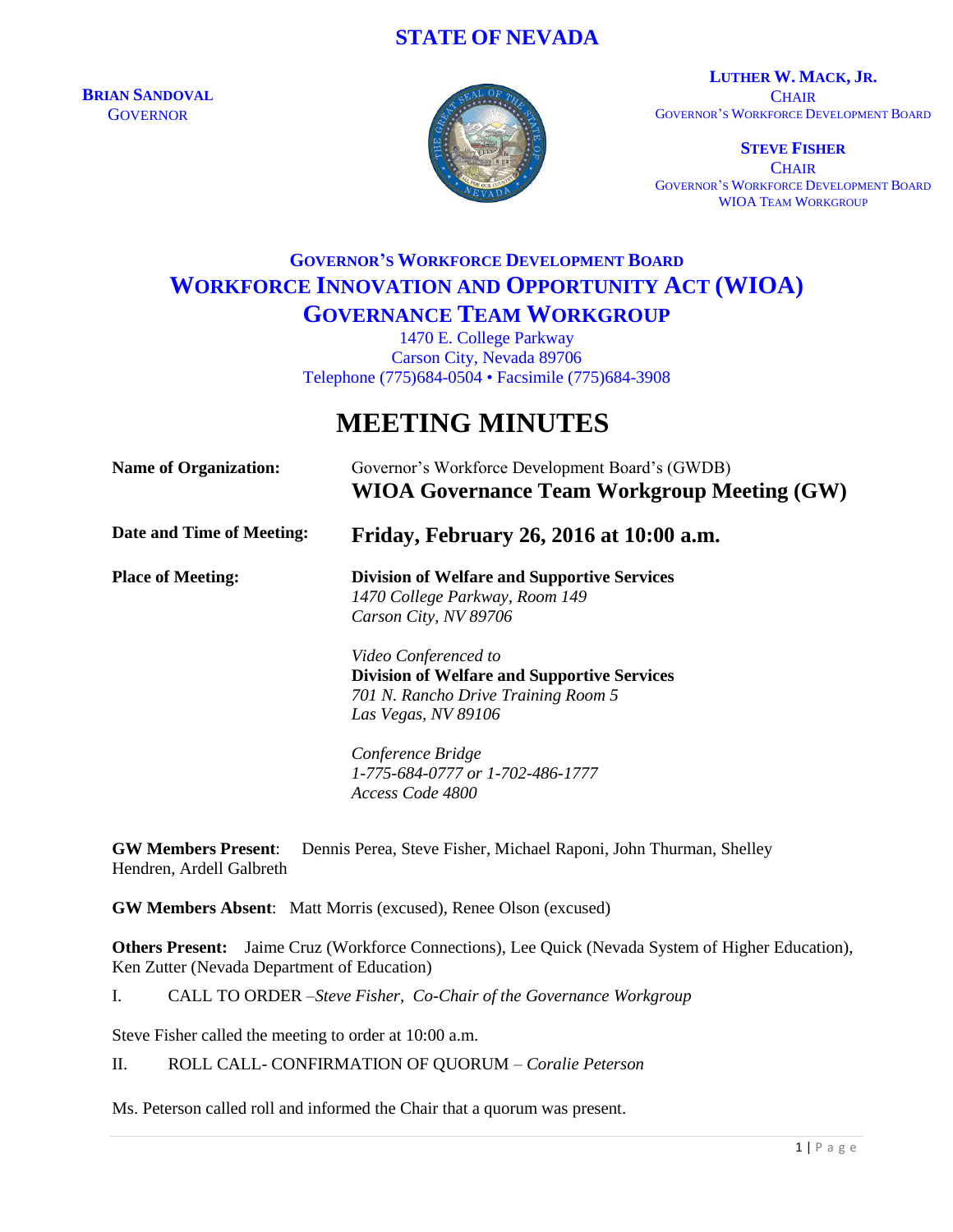# III. VERIFICATION OF PUBLIC NOTICE POSTING – *Coralie Peterson*

Ms. Peterson affirmed that the notice and agenda for today's February  $26<sup>th</sup>$ , WIOA Governance Workgroup was posted pursuant to Nevada's Open Meeting Law as contained in NRS 241.020.

#### IV. **FIRST PUBLIC COMMENT(S) –***Steve Fisher*

Members of the public are invited for comment(s). **NO** action may be taken on a matter during public comments until the matter itself has been included on an agenda as an item for *possible action*, and properly noticed pursuant to **[NRS 241.020](http://www.leg.state.nv.us/NRS/NRS-241.html#NRS241Sec020)**. Due to time constraints, the Chair may limit public comments to **three (3) minutes/person**. Please clearly state and spell your full name.

Ken Zutter commented that the Department of Labor recently issued the final release of requirements for the WIOA Combined and Unified State Plans and he is currently uploading this into their website. As there may be substantial changes, Mr. Zutter recommended that the committee discuss the possible changes before the State Plan is finally submitted. He added that there also are some changes to the Policy Workgroup documents, such as in Appendix D. and further noted that the Department of Labor has provided some guidance regarding cost sharing for the One Stops.

Dennis Perea commented that he joined the meeting at this juncture. Hearing no further comments, the Chair closed this item and moved to the next agenda item.

# V. **DISCUSSION/FOR POSSIBLE ACTION:** APPROVAL OF MINUTES: GW meeting held on February 9, 2016 - *Steve Fisher*

The Chair asked for approval of the minutes from the February 9, 2016 GW meeting. Kris Nelson asked for a correction to show Matt Morris as present, and asked that the minutes document that she served as Mr. Fisher's proxy for a portion of the meeting. John Thurman moved to accept the corrected minutes and Mike Raponi seconded his motion. All were in favor and the motion carried unanimously.

## VI. **DISCUSSION/FOR POSSIBLE ACTION**: PLANNING OUR NEXT STEPS – *Steve Fisher*

Mr. Fisher asked Kristine Nelson to provide comments on the current status of the State Plan. She explained that on February  $24<sup>th</sup>$ , the final requirements were posted by the Department of Labor. She has a question pending with Denise Dombek (ETA, Division of Workforce Investment), that is, if they should submit their final revisions by April *or* what had by previously approved by the March deadline, and address revisions through the modification process.

Ms. Nelson stated that although the State Plan draft was vetted through Public Comment period, the final requirements may have substantial content, and has not yet received a response from Ms. Dombek. She is currently comparing the Department of Labor State Plan updated requirements to the approved Plan and is making contractions as needed. She concluded her comments by stating that the required modification process will be taking place from now for the next two years.

John Thurman commented that the GW group should stay intact through the implementation and until they get further direction, they should continue on the same track. Mr. Fisher added that they can continue making recommendations to the Strategic Planning Subcommittee.

Develop a Problem Statement: Mr. Perea mentioned a request made by Dale Erquiaga that a *problem statement* be developed in an effort to determine a solution for a specific problem. He then gave an example of a particular problem, that of 16-24 year old disconnected youths, which will require data support from Bob Potts (GOED) and Bill Anderson (Research and Analysis). He suggested that the group discuss how they would formalize the problem statement, and map the funding stream for a resolution of the problem, although he anticipates big conversations in future regarding the resource sharing agreement.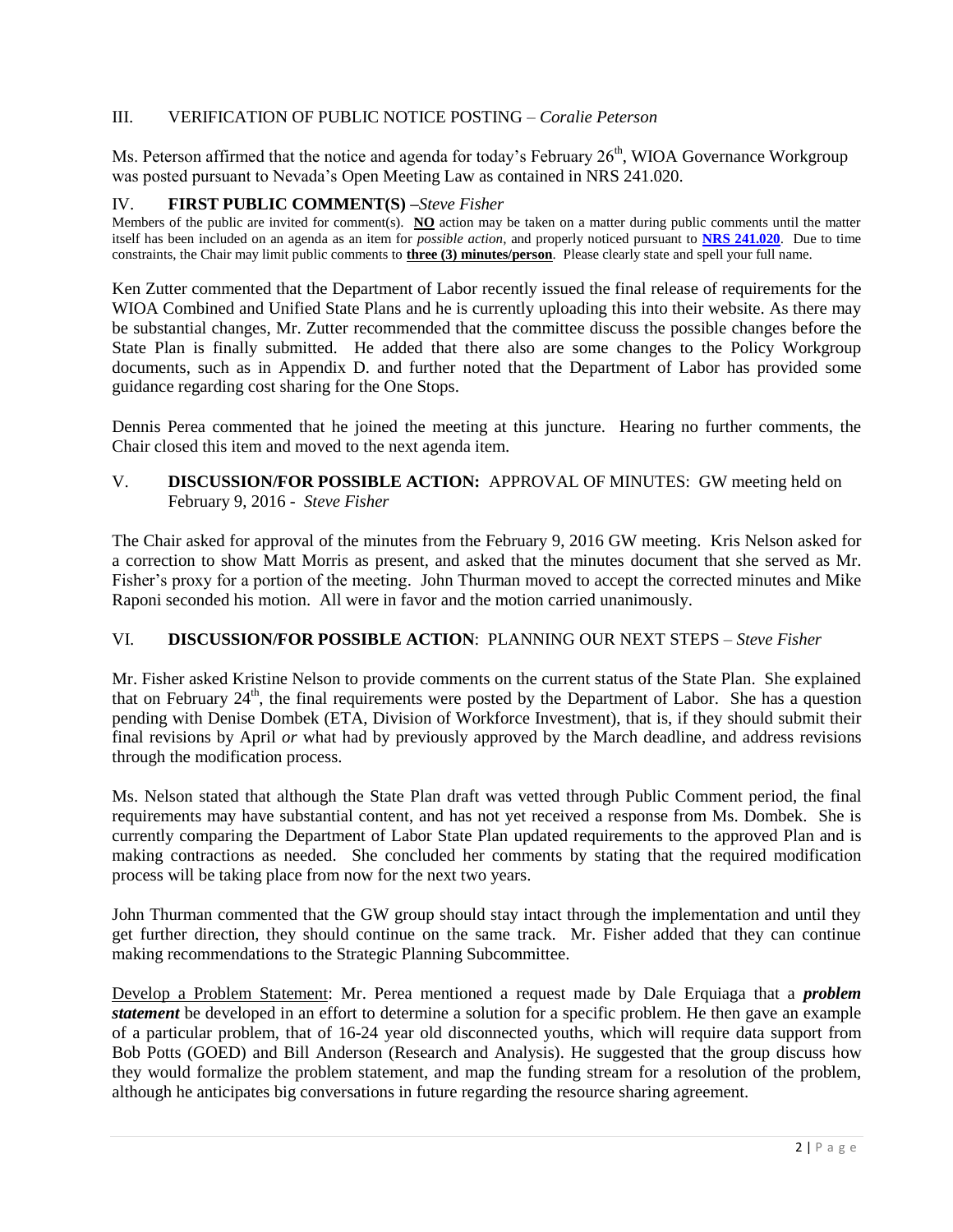How to fix the most significant areas first - Steve Fisher agreed with Mr. Perea that identifying the problem will help them to solve it, and questioned how they can fix the most significant areas first.

Shelley Hendren suggested that the problem statement should go back to their Goals, focusing on something they had already mapped out and which had already been approved in the State Plan.

John Thurman stated that in Title I this may be difficult, but not impossible to shift funding from adult to dislocated youth, but also questioned how they focus on that group and still fulfill all the mandated services.

Mr. Perea asked if all the programs can map/identify their services to attack a particular problem, and Ardell Galbreth replied that groups for services are prioritized, and could target those who most need their services.

Ardell Galbreth stated that as he had to leave the meeting, Jaime Cruz could act as his proxy for the remainder of the meeting.

Mr. Perea stated that if they work together, they can move the needle significantly. Mr. Thurman added that working cohesively would make targeting a specific issue possible, and reaching consensus in this group may not be too difficult and also stressed as Mr. Perea had, that the data is needed first, although BVR may be more difficult.

Mr. Thurman asked if they should identify a few other areas, such as the dislocated youth, for Data to research and support in their problem statement.

Shelley Hendren asked for a description of 'disconnected youth,' and Mr. Perea responded that disconnected youths are those who dropped out of school, but are not in education, and not in the work force. Ms. Hendren stated that her particular program (BVR) did not have the resources for this area, and some areas are not represented around their table.

Although the GW members agreed to move forward to collaborate and identify the most significant problem; however, that revisions in the State Plan are their first priority. They agreed to bring back potential problems to discuss along with a discussion of revisions and the next meeting.

VII. **DISCUSSION/FOR POSSIBLE ACTION:** Discussion and possible action regarding dates, times, and agenda items for future meetings –*Steve Fisher*

The next scheduled meeting will be held on Friday, March 11, 2016 at 10:00 a.m.

Suggestions for new business and future agenda items included:

- Possible revisions to the State Plan (draft)
- Developing a Problem Statement
- One Stop System
- Work Groups
- Data Presentation State Longitudinal Data System

#### VIII. **SECOND PUBLIC COMMENT(S) –** *Steve Fisher*

Members of the public are invited for comment(s). **NO** action may be taken on a matter during public comments until the matter itself has been included on an agenda as an item for *possible action*, and properly noticed pursuant to **[NRS 241.020](http://www.leg.state.nv.us/NRS/NRS-241.html#NRS241Sec020)**. Due to time constraints, the Chair may limit public comments to **three (3) minutes/person**. Please clearly state and spell your full name.

The Chair announced the Second Public Comment Session and invited members of the public to speak.